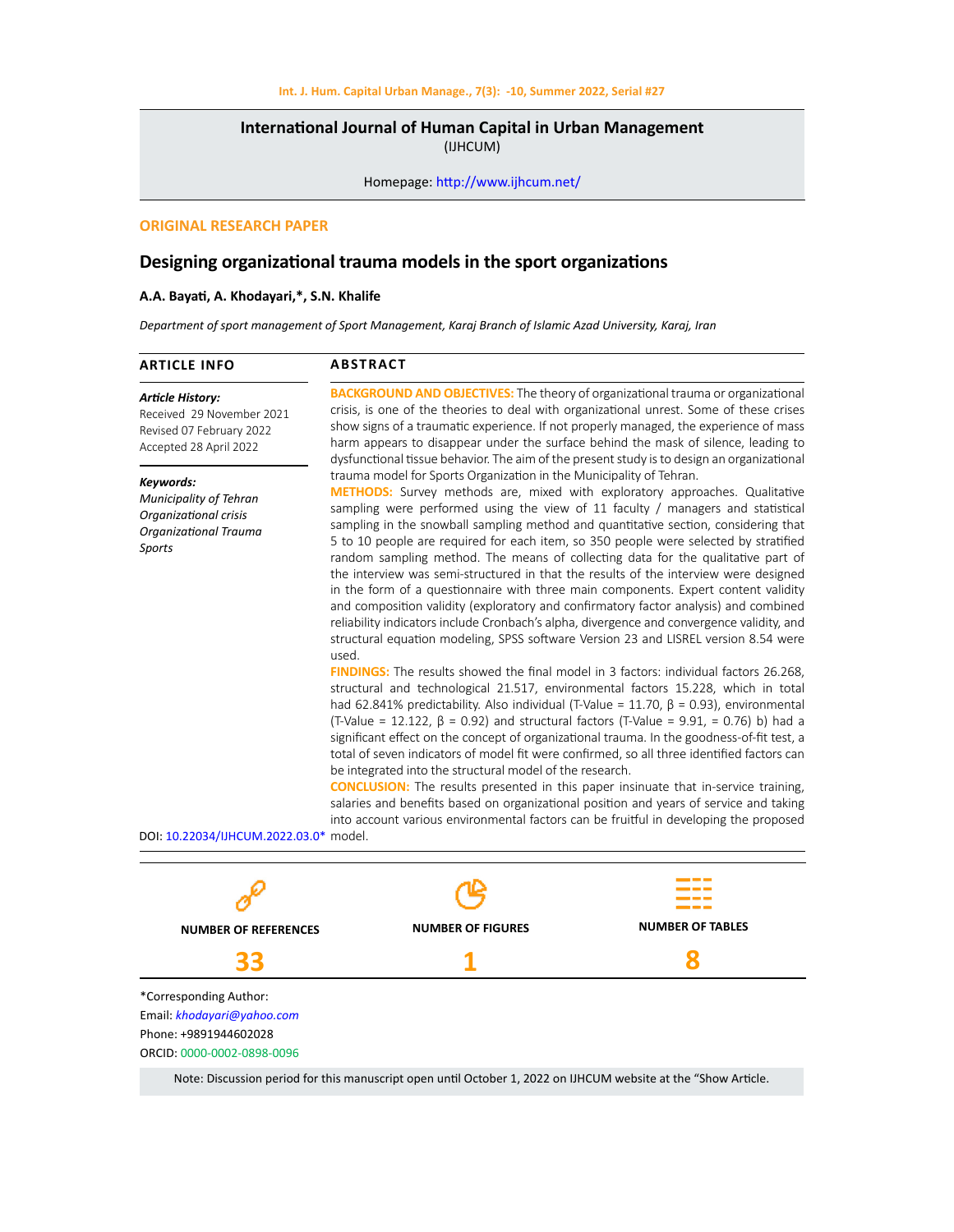# **INTRODUCTION**

Today, trauma is considered an infestation phenomenon, which is not well understood, and a lack of control and management in this regard means that it increases the catastrophic consequences. Organizations, as creatures that seek to survive, must be able to deal with physical blows in order to survive in today's volatile environment. Organizations should improve their situation and environment by providing the necessary foundations and adopting strategies to prevent psychological pressures of significant importance (Glazer and Liu, 2017). Therefore, one of the new topics in the field of organization and management is the theory of organizational psychological trauma or organizational trauma. This theory simply states: Just as different blows and injuries are inflicted on the psyche and body of individuals in everyday life, organizations are also exposed to various injuries and blows (Venugopal, 2016). In terms of definition, organization trauma generally means a dysfunctional change in the behavioral patterns that exist at the organizational level (Hormann, 2007; Kahn, 2003). Organizations experiencing trauma are often stagnant, uncontrolled, and bankrupt and disappear from competition if they are unable to deploy the right technology (Lorenzi and Riley, 2013). In a world where organizations and employees are witnessing such changes, it is essential that they learn new skills; be constantly retrained; Update their thoughts and ideas and learn how to be conscious (Marsick, and Watkins, 2015). However, organizational trauma is a prevalent phenomenon today, and one of the emerging topics in the field of organization and management is organizational trauma theory (Cameron and; Dutton, eds., (2003). One might be forced to ask what causes these dysfunctional patterns. The answer is as simple as the fact that they stem from inefficient frameworks and other workplace arrangements. The consequence of these dysfunctional patterns is that they lead to negative effects on the long-term development of such an organization (Kahn *et al*., 2013), as well as the negative impact that it also brings on the image and identity of such system and the ability to threaten overall existence of a given organization. This theory simply states: Just as different blows and injuries are inflicted on the psyche and body of individuals in everyday life, organizations are also exposed to various injuries and blows (Ebrahimi and Baki Hashemi, 2019). Due to the special nature of their activities, service providers are one of the organizations prone to organizational trauma (Isik, 2017; World Health Organization. Ageing and Life Course Unit, (2008). In traumatized organizations, an atmosphere of despair and hopelessness prevails in the organization and employees and managers lose motivation and the organization's focus on meeting customer needs, decrease as service abandonment becomes common (winter, 2019). In order to get out of the crises that have formed, the managers of such organizations must adopt special strategies and theories in order to prevent the deepening and spreading of uncertainty and unrest to other sectors. One of the theories and strategies proposed in the field of organization and management, in the face of these unrests, is the theory of organizational trauma or organizational crisis. Organizational trauma refers to the collective experience of employees from shocks and crisis to the organization, whereby the protective and defense structures of an organization are broken and the organization is temporarily or permanently vulnerable and frustrated and receives significant damage (Vivian and Hormann, 2015). It is believed that closing the border between the organization and the environment, focusing on internal relationships, the prevalence of stress and anxiety in the organization, reducing organizational identity, depression, fear, and anger in the pillars, the prevailing spirit of despair and hopelessness are the characteristics and signs of organizations under the trauma systems (Bloom and Farragher, 2013). Nowadays, urban management in planning for citizens' leisure time with the aim of meeting the diverse needs of the people, has resorted to changing the approach and policies of the organization, including the extensive use of modern knowledge and technology, as well as citizen involvement and participation in planning (Rahnamaei and Aghaei 2009). In this regard, the Municipality of Tehran, as the largest urban management in Iran is obliged to provide services to citizens, but with inactive staff with very low efficiency is not only unable to meet and manage the needs of citizens, but also cannot achieve its organizational goals. The Municipality of Tehran Sports Organization, like any other organization, can face organizational injuries. So far, no research which can first, diagnose the causes of existing organizational trauma and next, provide a local model to solve organizational trauma and leaving service of the staff with providing the proper solution to eliminate or reduce the extend of crisis in the Sports Organization, has not been performed. Therefore, one of the necessities of the current research which can be the basic solutions to managers and senior decision makers in the Municipality of Tehran and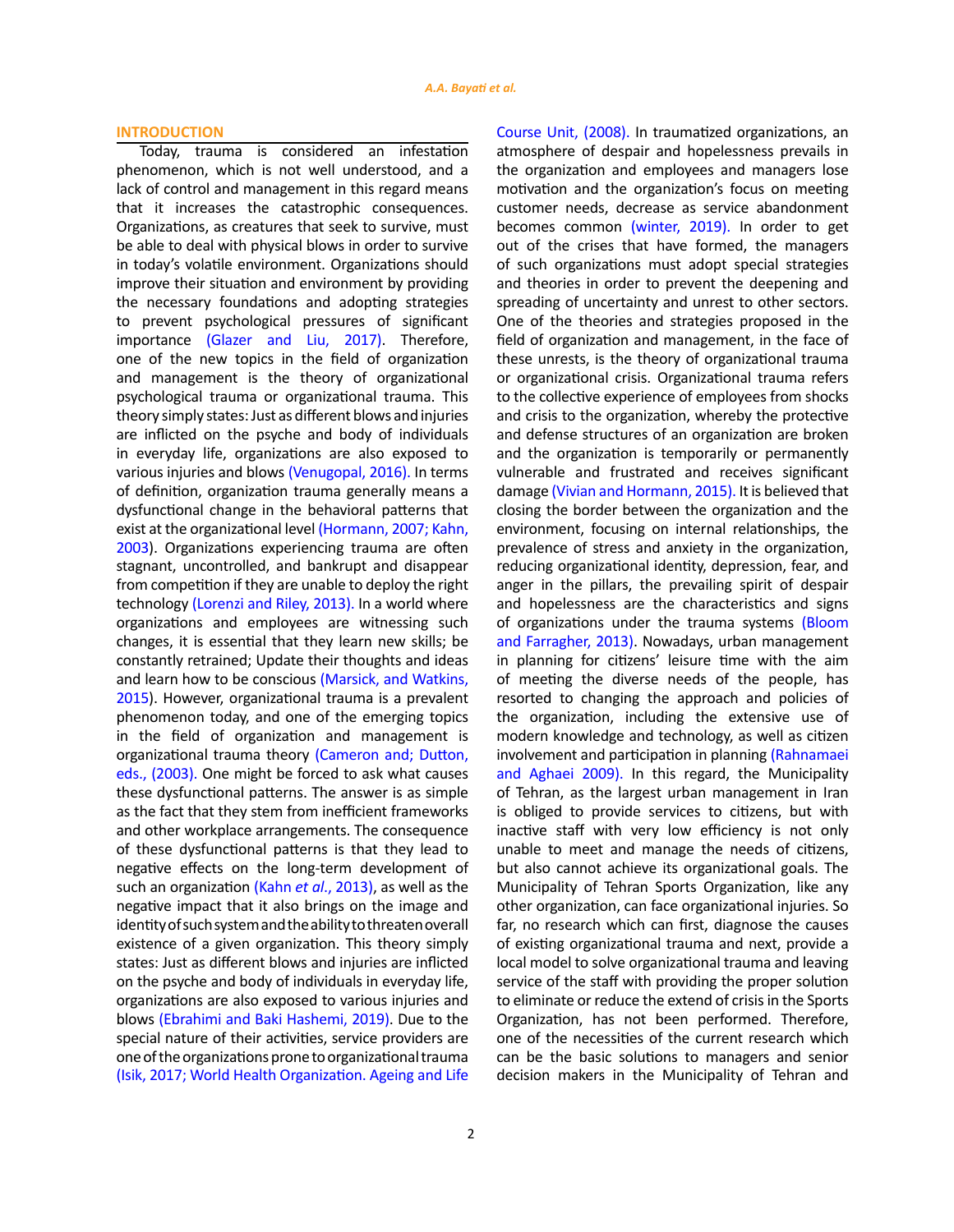the results can be used to increase the level of employee dynamism and vitality and eliminate the problem of organizational trauma. The mega city of Tehran as the capital of the Islamic Republic of Iran and with a population of more than 8693,706 people Tehran Municipality Information and Communication Technology Organization 2017), 22 districts, 133 regions and 374 urban neighborhoods as a small Iran is of strategic importance in all the national policies.

Also, the development of the Municipality of Tehran Sports Organization during its many years of activity has been considered by urban managers and efforts in the development and improvement of this organization due to the nature of its service to the community and citizens of Tehran is very much emphasized. Historical review shows that from the beginning of the formation of sports in Iran, both in the post-championship and in the public sphere, sports organizations have played an important role. The Municipality of Tehran Sports Organization always needs to pay attention to personal, structural, technological and environmental factors and these factors are of special importance in planning and implementing sports programs and competitions. The Municipality of Tehran Sports Organization is the largest organization and trustee of public and citizen sports in Tehran. Unfortunately, due to the lack of proper planning to prevent organizational trauma, accurate pathology of human resources has not been done in the policies of the Municipality of Tehran Sports Organization. One of the disadvantages of the Municipality of Tehran Sports Organization is the lack of sufficient knowledge about organizational trauma. In the researches of Deyhimpour and Dolati (2018) and Kolivand *et al*. (2015), the causes of organizational trauma were identified as individuals, goals, structure, technology and environment. Qalavandi *et al*. (1400) believe that the destructive effects of organizational trauma are of great importance. Kiast and Zahedi (1400) state that one of the important phenomena that threatens organizations today is the psychological trauma that is inflicted on employees and leads to destructive consequences. Gaston (2021) and Rhone (2021) believe that human resources have an impact on human trauma, and that organizational managers can reduce organizational trauma recidivism based on coping planning. Unick *et al*. (2019) concluded that individual factors may play a role in organizational trauma. Langer (2005) determined that environmental factors affect organizational trauma. Winter (2019) also concluded that organizational structure has an effect on organizational trauma. Venugopal (2016)

3

confirmed that organizational structure factors and organizational communication technology can play a role in organizational trauma. The role of managers in controlling unwanted changes that cause organizational trauma and affect the morale of employees and in the long run creates the ground for the dissolution of the organization is critical. One of the duties of municipalities is to plan for citizens' leisure time in relation to their wants and needs. It should be noted that if the members of the municipal sports organization suffer from organizational trauma, they will have low motivation and the probability of leaving the service will increase. Also, if there is no organizational awareness in employees, they choose to leave the service. Considering that in the last decade, due to the organizational trauma of the employees of the Municipality of Tehran Sports Organization, half of the employees who were contracted and specialized left the service. Since organizational psychological shocks disrupt the morale of employees and have a negative impact on their performance, neglect or lack of management of shocks and trauma can increase the survival of organizations in the long run. Therefore, it raises the question of what factors affect the organizational trauma model in the Municipality of Tehran Sports Organization. Considering that no research has been done to investigate the factors affecting the organizational trauma model of the Municipality of Tehran Sports Organization, this issue has created a scientific vacuum and therefore it is important and necessary to conduct this research to fill such a scientific vacuum. The present study seeks to design an operational model to identify the effective factors in creating organizational trauma and then, then provide solutions to create personnel productivity and create staff organizational dependency. The current study have been performed in Tehran in 2021.

## **MATERIALS AND METHODS**

The method of the present research is mixed (qualitative-quantitative) and structural equations based on the present, in terms of purpose, applied and in terms of data collection is field research. The statistical population in the qualitative and quantitative part of the research included managers, experts and sports personnel of the Municipality Tehran, who were 300 people according to the obtained information from the human resource department. Considering the adequacy of 5 statistical samples for each factor, 350 people formed the statistical sample which were selected at random. After reviewing the research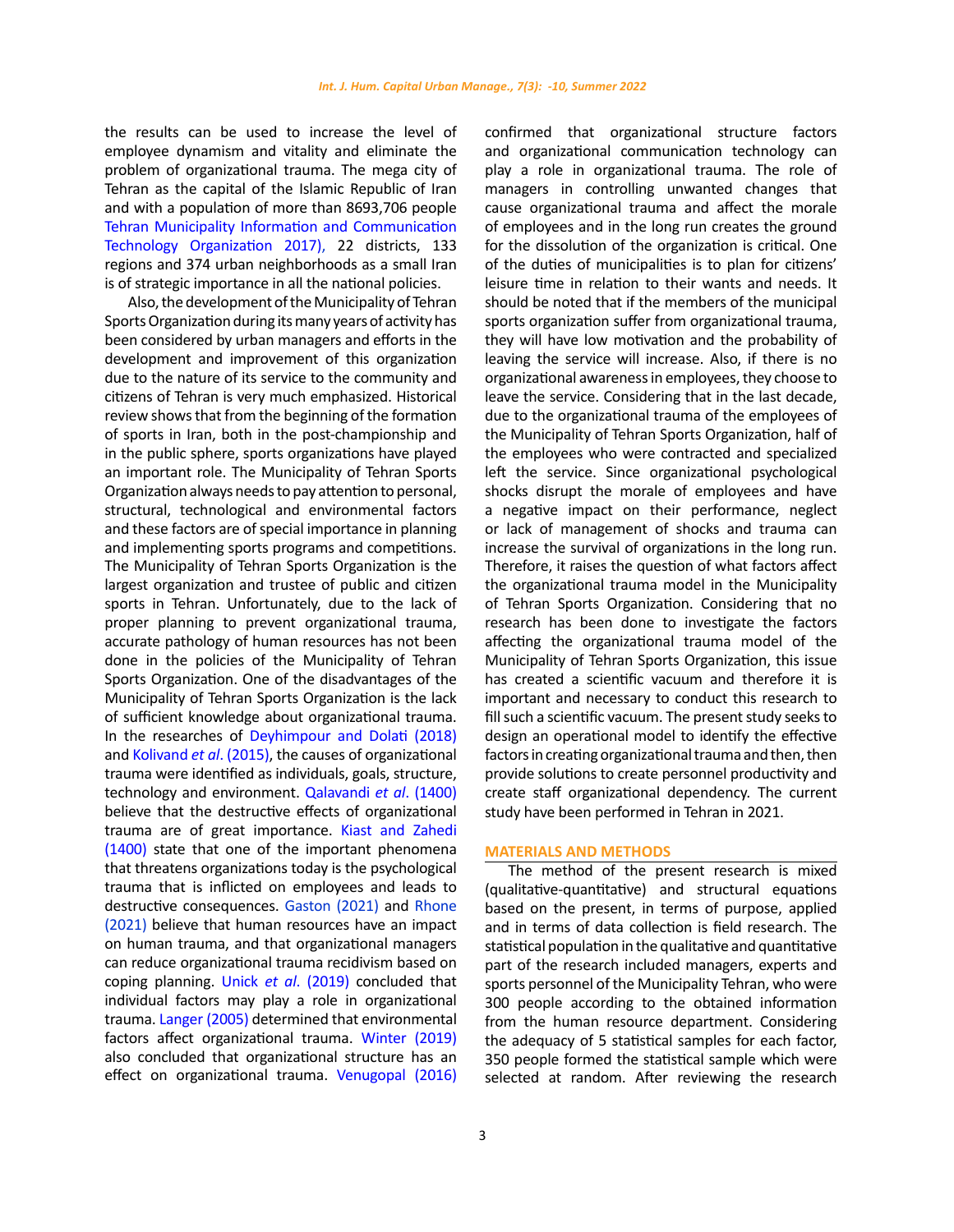background and studying the theoretical foundations, the questionnaire was made in two stages. In order to determine the effective factors, a semi-structured interview was conducted with the opinions of experts (faculty members' familiar with the research field and related managers). Sampling by snowball method was continued until the data were saturated with 11 people and confirmed. Then, the data obtained from the interviews were coded and analyzed by the method of Speziale *et al*. (2011). Coding and in other words, data analysis in this method, based on data collection, was done through selected questions and components. Then, the results of the interviews were translated into written text. In order to analyze the data, descriptive statistical methods (calculation of mean, frequency, percentage, standard deviation) and inferential statistical methods (exploratory factor analysis, confirmatory factor analysis, and structural equations) were used. The collected data were also analyzed using SPSS software version 23 and LISREL version 8.54.

# **RESULTS AND DISCUSSION**

Descriptive findings showed that about 51.1% of the samples were male and about 48.9% were female. The percentages related to official, contractual and contract employment status were 49.3, 14.1 and 36.7, respectively. In term of education, diploma, post diploma, bachelor, master and doctorate percentages were 7.4, 11.1, 35.2, 30.4 and 15.9, respectively. Considering the value of chi-square and significance level (P < 0.01 and  $X2 = 6048.14$ ), it is concluded that there is a correlation between the questions (Field, 2009).

Also, the results of heuristic factor analysis showed that three factors remain and the total percentage of cumulative variance of the factors is equal to 62.841% which is higher than 0.50 and based on the communality, all 31 questions, based on the communality, all 31 questions were retained due to the communality above 0.3 (Yong and Pearce, 2013). Table 1 shows the factor load matrix of each items of the questionnaire above the acceptable value of 0.3.

As shown in Table 1, the values of the "initial estimate of the communality of each variable" are equal to one. Also the values of "Common factor variance", show the correlation of all factors. In different researches, the criterion for accepting the common correlation of questions equal to 0.3 and 0.5 has been reported. In the current study, the admission criterion was determined based on 0.5. Therefore, questions 8 and 32 were excluded from the analysis due to the low coefficient of variance of 0.5. As shown in Table 1, the values of the "initial estimate of the share of each variable" are equal to one. Also in the "Common factor variance" section, the numbers obtained show the correlation of all factors. In different researches, the criterion for accepting the common correlation of questions equal to 0.3 and 0.5 has been reported. In the present study, the admission criterion was determined based on 0.5. Therefore, questions 8 and 32 were excluded from the analysis due to the low coefficient of variance of 0.5.

Table 2 shows the eigenvalues, the variance of the factors and the percentage of their cumulative variance. The predictive power of environmental factor is 26.438, structural and technological factor is 215.17 and environmental factor is 15.228 and based on the total percentage of cumulative variance of factors is equal to 62.841 percent.

According to the results of Table 4, the relationships of all questions with their factor are significant with respect to T-value values and  $\pm$  1.96.

Fornell and Larker (1981) consider the criterion of variance derived from structures (AVE) as 0.50 and Magner *et al*. (1996) as the criterion above 0.40. Both criteria indicate that the variance extracted from the structures is acceptable (Table 5). Also, the combined reliability and Cronbach's alpha coefficient are acceptable according to the criterion of 0.70. As a result, the convergence validity and reliability of the model are acceptable.

Numbers in the diameter of Table 6 are the square root of the variance of each component as of Table 5. If the root of variance extracted from each component is greater than the value of the relationship between each component and the other component, the divergent validity of the model is confirmed. As a result, divergent validity is confirmed.

The results of confirmatory factor analysis showed that the amount of factor loads of each item should be at least 0.3 (Gefen and Straub, 2005). Based on the results from Table 7, all factor loads of the research items are acceptable and the values of t-statistic are also significant, so all items are preserved. Also, the results of Cronbach's alpha test showed that the alpha value of organizational trauma was equal to 0.96, which are all values above the acceptable value of 0.7. Therefore, the questionnaire has a good reliability (Kline, 2015).

In the goodness of fit test, the appropriateness of the organizational trauma data collection was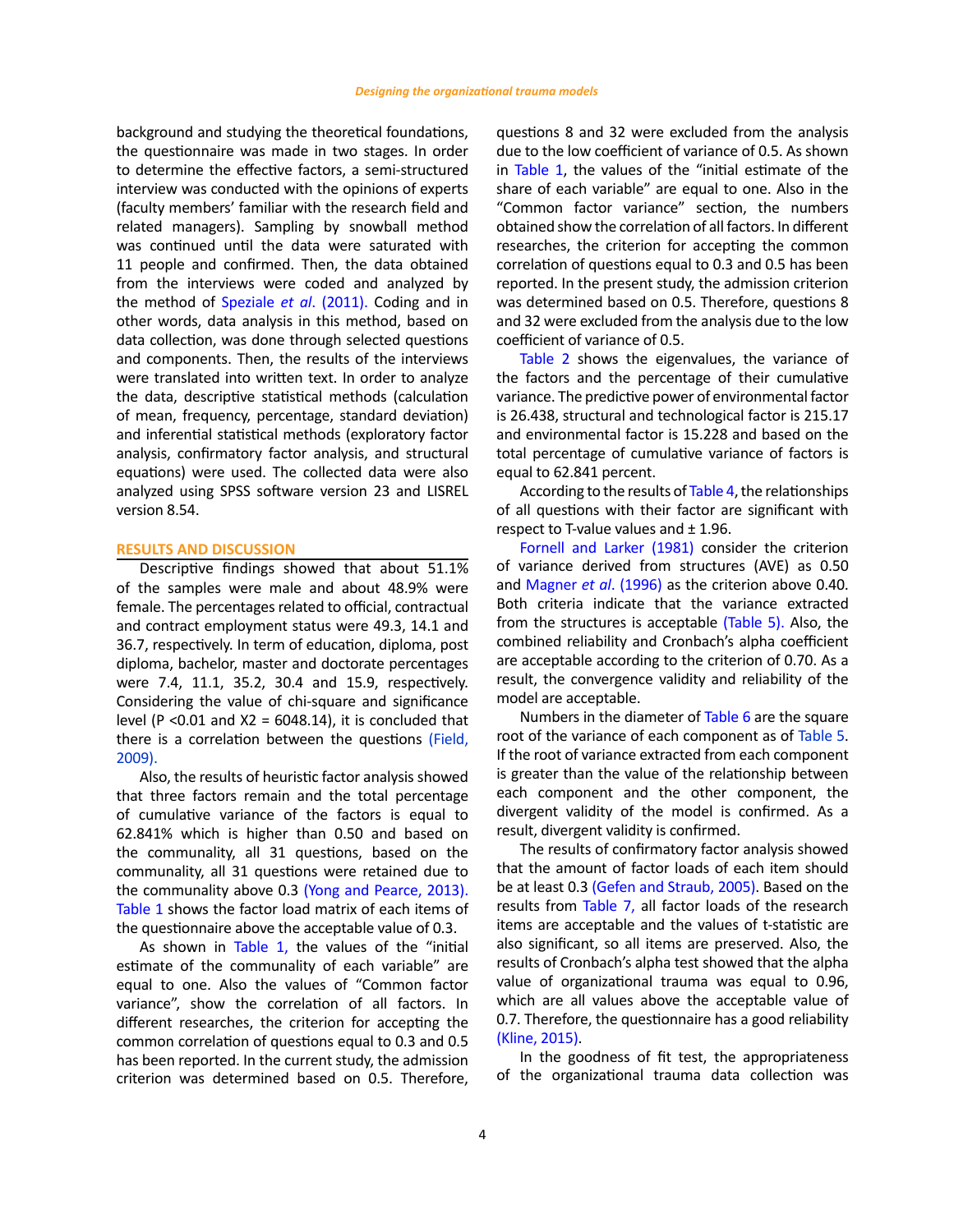# *Int. J. Hum. Capital Urban Manage., 7(3): -10, Summer 2022*

| Number of item | Preliminary estimation of the communality of each variable | Common factor variance |
|----------------|------------------------------------------------------------|------------------------|
| $\mathbf 1$    | $\mathbf 1$                                                | 0.75                   |
| $\overline{2}$ | $\mathbf 1$                                                | 0.699                  |
| 3              | $\mathbf{1}$                                               | 0.555                  |
| 4              | $\mathbf 1$                                                | 0.725                  |
| 5              | $\mathbf 1$                                                | 0.568                  |
| 6              | $\mathbf{1}$                                               | 0.592                  |
| 7              | $\mathbf 1$                                                | 0.582                  |
| 8              | $\mathbf{1}$                                               | 0.593                  |
| 9              | $\mathbf 1$                                                | 0.527                  |
| 10             | $\mathbf 1$                                                | 0.501                  |
| 11             | $\mathbf{1}$                                               | 0.547                  |
| 12             | $\mathbf{1}$                                               | 0.500                  |
| 13             | $\mathbf 1$                                                | 0.500                  |
| 14             | $\mathbf 1$                                                | 0.501                  |
| 15             | $\mathbf 1$                                                | 0.658                  |
| $16\,$         | $\mathbf 1$                                                | 0.574                  |
| 17             | $\mathbf{1}$                                               | 0.675                  |
| 18             | $\mathbf 1$                                                | 0.647                  |
| 19             | $\mathbf{1}$                                               | 0.665                  |
| 20             | $\mathbf 1$                                                | 0.527                  |
| 21             | $\mathbf 1$                                                | 0.606                  |
| 22             | $\mathbf 1$                                                | 0.671                  |
| 23             | $\mathbf{1}$                                               | 0.665                  |
| 24             | $\mathbf 1$                                                | 0.733                  |
| 25             | $\mathbf 1$                                                | 0.769                  |
| 26             | $\mathbf 1$                                                | 0.755                  |
| 27             | $\mathbf 1$                                                | 0.779                  |
| 28             | $\mathbf{1}$                                               | 0.736                  |
| 29             | $\mathbf 1$                                                | 0.580                  |
| 30             | 1                                                          | 0.617                  |

| Table 1: The factor load matrix of each items of the questionnaire |
|--------------------------------------------------------------------|

Table 2. The results of the variance share of each factor in the 3-factor model of organizational trauma questionnaire

| Component | <b>Component Name</b>        | Squares of extracted loads |                        |                        |  |
|-----------|------------------------------|----------------------------|------------------------|------------------------|--|
| number    |                              | Total variance             | Percentage of variance | Percentage of variance |  |
|           | Individual factors           | 7.937                      | 26.438                 | 26.438                 |  |
|           | Structural and technological | 6.353                      | 21.175                 | 47.613                 |  |
|           | <b>Environmental factors</b> | 4.569                      | 15.228                 | 62.841                 |  |

examined and its indicators are given in Table 8. A total of seven indicators confirmed the model fit. Therefore, the organizational trauma model is appropriate in terms of fit indicators. In Figs. 1 the organizational trauma model can be seen in a standard and significant way.

There is an allegory in government organizations, including the Municipality of Tehran, which is referred to as a swamp; Employees sink into it over time and do not have enough dynamism and vivacity, and like a person stuck in a swamp, they get lost in their frequent work environment and lose their inner abilities over time. In the long run, they become tired and frustrated. Failure to meet expectations over time, lack of space for growth and participation, type of work, organizational structure and environmental factors are some of the factors that are involved in the occurrence of psychological trauma in government organizations and over time employees in the swamp of repetitive work. And drowns in motivation and through that their talent is wasted (Forbes *et al*., 2011). In this regard, the results of this study showed that individual factors (Tvalue = 11.70,  $\beta$  = 0.93) have a significant impact on organizational trauma, which is consistent with the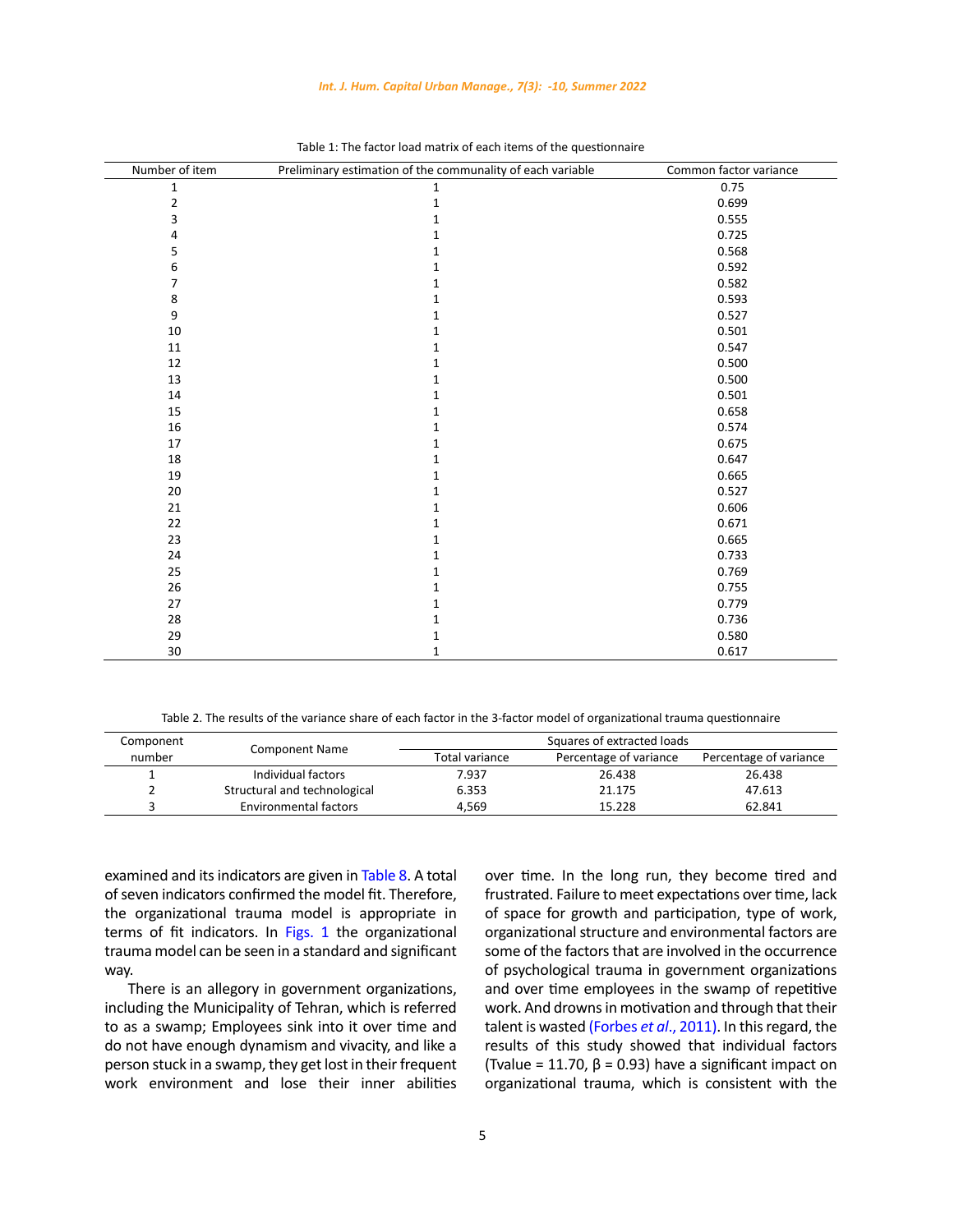#### *A.A. Bayati et al.*

|                                                |                    | Components                   |                              |
|------------------------------------------------|--------------------|------------------------------|------------------------------|
| Questions                                      | Individual factors | Structural and technological | <b>Environmental factors</b> |
| Loss of near and far relatives                 | 0.838              |                              |                              |
| Loss of credibility and trust of others        | 0.774              |                              |                              |
| Organizational financial problems              | 0.593              |                              |                              |
| Incurable disease of relatives and friends     | 0.770              |                              |                              |
| Pessimism about career prospects               | 0.442              |                              |                              |
| Increased job turmoil                          | 0.430              |                              |                              |
| Decreased credibility and organizational       | 0.479              |                              |                              |
| prestige of individuals                        |                    |                              |                              |
| Instability within the organization            |                    | 0.576                        |                              |
| Increasing organizational tasks and            |                    | 0.593                        |                              |
| responsibilities                               |                    |                              |                              |
| Lack of client service capacity                |                    | 0.574                        |                              |
| Weak meritocracy in different parts of the     |                    | 0.621                        |                              |
| organization                                   |                    |                              |                              |
| Inadequate work environment                    |                    | 0.542                        |                              |
| Reducing organizational motivation             |                    | 0.583                        |                              |
| Change in the way things are done              |                    | 0.738                        |                              |
| Lack of necessary expertise to work with       |                    | 0.769                        |                              |
| modern technologies                            |                    |                              |                              |
| Lack of organization equipment with the latest |                    | 0.736                        |                              |
| technology in the world                        |                    |                              |                              |
| Lack of development of information             |                    | 0.773                        |                              |
| technology infrastructure                      |                    |                              |                              |
| Existence of old equipment                     |                    | 0.773                        |                              |
| Problems of the technology unit                |                    | 0.696                        |                              |
| Natural disasters such as floods and           |                    |                              | 0.338                        |
| earthquakes and                                |                    |                              |                              |
| Increase inter-organizational competition      |                    |                              | 0.704                        |
| Stress caused by different occasions           |                    |                              | 0.787                        |
| Unexpected visits of managers and officials    |                    |                              | 0.778                        |
| Loss of customer trust                         |                    |                              | 0.803                        |
| Inappropriate letter section                   |                    |                              | 0.821                        |
| Lack of codified planning                      |                    |                              | 0.786                        |
| Decreased organizational productivity          |                    |                              | 0.813                        |
| Organizational helplessness                    |                    |                              | 0.794                        |
| Lack of direct control and supervision         |                    |                              | 0.331                        |
| Lack of coordination between organizations     |                    |                              | 0.370                        |
| and regions in advancing goals                 |                    |                              |                              |

Table 3. Results of the main components with varimax rotation of the operating load of the items of the questionnaires

results of Deyhimpour and Dolati, 2017), Kolivand *et al*. (2015) and Unick *et al*. (2019). Sepahvand and Zare (2018) also found that the workforce plays an important role in organizational trauma. When interpreting this result, it can be said that family problems such as the loss of loved ones, behavioral disorders of family members, divorce, terminal illnesses, as well as employment problems and job problems such as losing credit, inexperience and lack of work skills, increasing managerial changes and increasing job duties, increase the level of organizational trauma of employees. Given that one of the main causes of organizational trauma is the individual, that these people, even if they have the best job position in the organization, but because

individual problems are institutionalized in them, they are dissatisfied with their activities in the organization (Winter, 2019). Also, in affected organizations, people feel frustrated and hopeless, and do not envision a bright future, which leads to depression and loss of energy and motivation to work. Employees working in organizations that suffer from trauma will also be affected by the side effects of this condition. The results of this study showed that structural and technological factors (T-Value = 9.91,  $β = 0.76$ ) have a significant effect on organizational trauma, which is in line with the results of Deyhimpour and Dolati, 2017), Kolivand *et al*. (2015) and Winter (2019) are consistent. Sepahvand and Zare (2018) and Venugopal (2016) have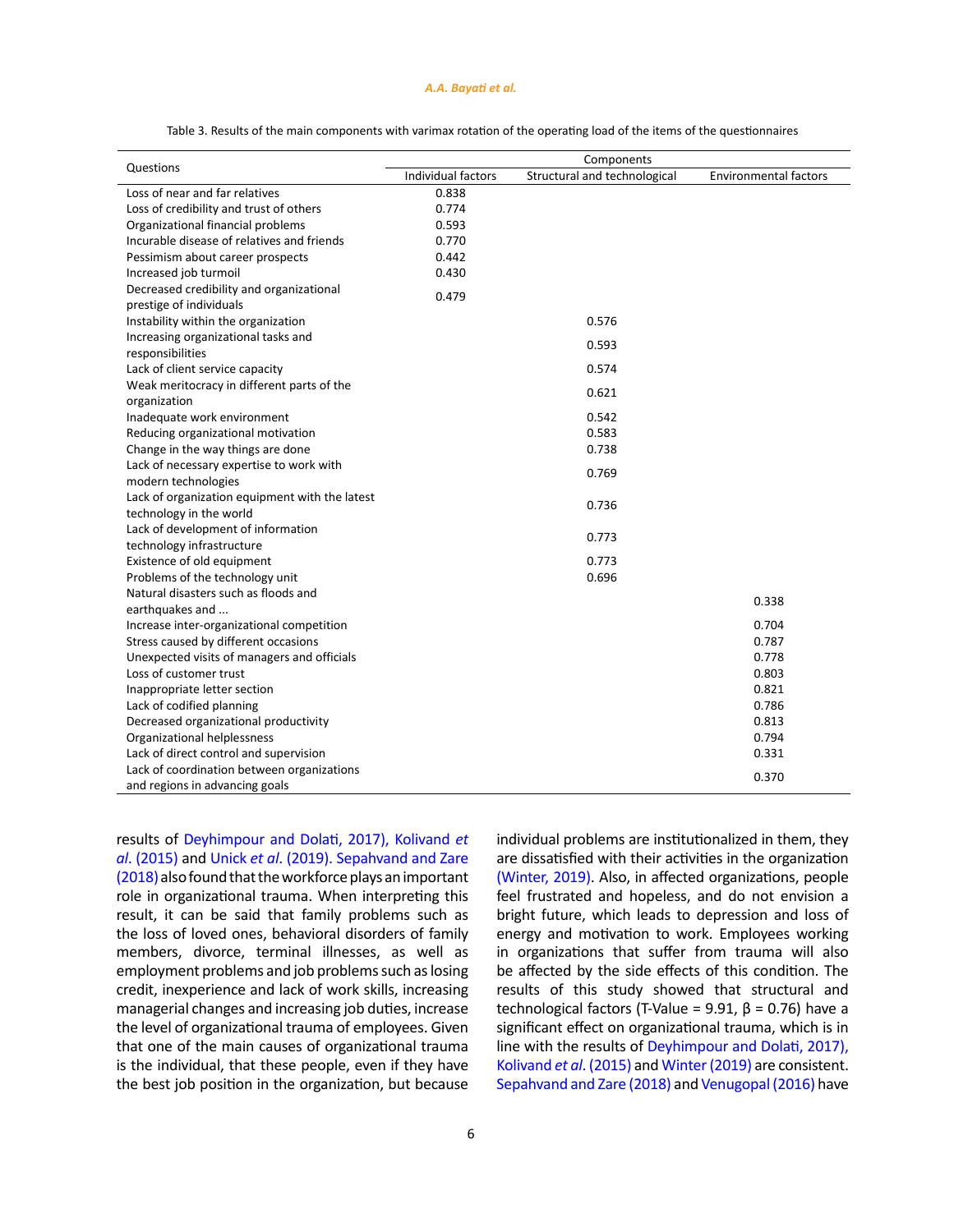# *Int. J. Hum. Capital Urban Manage., 7(3): -10, Summer 2022*

| Row | Indicators  | Factors        | The extent of the relationship | Determination coefficient | T-value | Results   |
|-----|-------------|----------------|--------------------------------|---------------------------|---------|-----------|
| 1   | Question 1  |                | 0.92                           | 0.49                      | 12.71   | Confirmed |
| 2   | Question 2  |                | 0.89                           | 0.54                      | 13.63   | Confirmed |
| 3   | Question 3  | Individual     | 0.73                           | 0.50                      | 13.03   | Confirmed |
| 4   | Question 4  | factors        | 0.95                           | 0.59                      | 14.56   | Confirmed |
| 5   | Question 5  |                | 0.83                           | 0.54                      | 13.58   | Confirmed |
| 6   | Question 6  |                | 0.87                           | 0.56                      | 14.01   | Confirmed |
| 7   | Question 7  |                | 0.88                           | 0.57                      | 14.13   | Confirmed |
| 8   | Question 9  |                | 0.80                           | 0.54                      | 13.77   | Confirmed |
| 9   | Question 10 |                | 0.76                           | 0.48                      | 12.82   | Confirmed |
| 10  | Question 11 |                | 0.67                           | 0.44                      | 12.10   | Confirmed |
| 11  | Question 12 |                | 0.80                           | 0.52                      | 13.37   | Confirmed |
| 12  | Question 13 |                | 0.76                           | 0.42                      | 11.75   | Confirmed |
| 13  | Question 14 | Structural and | 0.71                           | 0.42                      | 11.75   | Confirmed |
| 14  | Question 15 | technological  | 0.77                           | 0.57                      | 14.32   | Confirmed |
| 15  | Question 16 |                | 0.80                           | 0.57                      | 14.33   | Confirmed |
| 16  | Question 17 |                | 0.71                           | 0.50                      | 13.03   | Confirmed |
| 17  | Question 18 |                | 0.84                           | 0.62                      | 15.22   | Confirmed |
| 18  | Question 19 |                | 0.78                           | 0.56                      | 14.34   | Confirmed |
| 19  | Question 20 |                | 0.86                           | 0.65                      | 15.83   | Confirmed |
| 20  | Question 21 |                | 0.66                           | 0.35                      | 10.40   | Confirmed |
| 21  | Question 22 |                | 0.74                           | 0.51                      | 13.36   | Confirmed |
| 22  | Question 23 |                | 0.76                           | 0.57                      | 14.35   | Confirmed |
| 23  | Question 24 |                | 0.78                           | 0.59                      | 14.71   | Confirmed |
| 24  | Question 25 | Environmental  | 0.86                           | 0.67                      | 16.30   | Confirmed |
| 25  | Question 26 | factors        | 0.87                           | 0.74                      | 17.51   | Confirmed |
| 26  | Question 27 |                | 0.95                           | 0.74                      | 17.57   | Confirmed |
| 27  | Question 28 |                | 0.93                           | 0.76                      | 17.95   | Confirmed |
| 28  | Question 29 |                | 0.93                           | 0.72                      | 17.08   | Confirmed |
| 29  | Question 30 |                | 0.70                           | 0.37                      | 10.88   | Confirmed |
| 30  | Question 31 |                | 0.66                           | 0.41                      | 11.54   | Confirmed |

# Table 4. Relationships of questions with components Table 4. Relationships of questions with components

The criterion of significance is ±1.96

# Table 5. Variance derived from components and their reliability Table 5. Variance derived from components and their reliability

| Components                      | Variance derived<br>from structures | Variance derived<br>from structures | Criteria | Variance<br>derived from<br>structures | Variance<br>derived from<br>structures | Criteria | Variance<br>derived from<br>structures |
|---------------------------------|-------------------------------------|-------------------------------------|----------|----------------------------------------|----------------------------------------|----------|----------------------------------------|
| Individual factors              | 0.756                               | 0.98                                |          |                                        | 0.90                                   |          |                                        |
| Structural and<br>technological | 0.598                               | 0.97                                | 0.70     | Accepted                               | 0.93                                   | 0.70     | Accepted                               |
| Environmental<br>factors        | 0.657                               | 0.98                                |          |                                        | 0.94                                   |          |                                        |

| Table 6. Variance derived from components and their correlations |  |
|------------------------------------------------------------------|--|

| Components                   | Individual factors | Structural and technological | <b>Environmental factors</b> |
|------------------------------|--------------------|------------------------------|------------------------------|
| Individual factors           | 0.87               |                              |                              |
| Structural and technological | 0.86               | 0.773                        |                              |
| Environmental factors        | 0.71               | 0.70                         | 0.811                        |

also emphasized the impact of organizational structure<br>and organizational communication technology organizational communication technology and its significant role on organizational trauma. In interpreting this result, it can be stated that many structural changes, increasing the focus on decisionmaking, formal relations and reducing informal relations, and eliminating a number of organizational jobs increase the organizational trauma of employees. Also in interpreting this result can be stated Failure to update education, communication, and information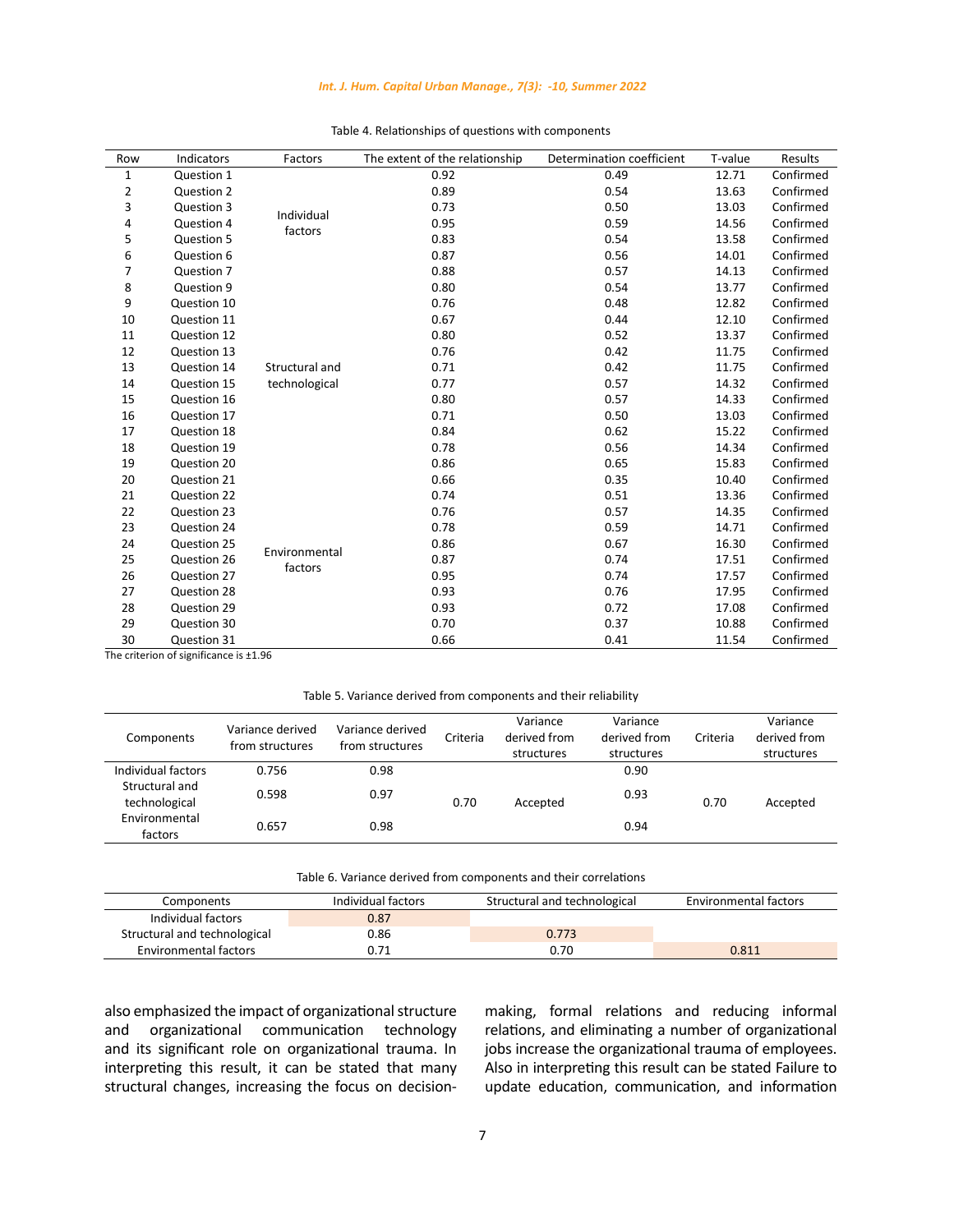#### *Designing the organizational trauma models*

| Row | Components                      | Concept                  | The extent of the<br>relationship | Determination<br>coefficient | T-Value | Results                   |
|-----|---------------------------------|--------------------------|-----------------------------------|------------------------------|---------|---------------------------|
|     | Individual factors              |                          | 0.93                              | 0.87                         | 11.70   | Relationship<br>confirmed |
|     | Structural and<br>technological | Organizational<br>Trauma | 0.92                              | 0.85                         | 12.42   | Relationship<br>confirmed |
|     | <b>Environmental factors</b>    |                          | 0,76                              | 0.58                         | 9.91    | Relationship<br>confirmed |

Table 7. Relationships of components with organizational trauma Table 7. Relationships of components with organizational trauma

Table 8. Results of goodness of fit test of organizational trauma model data collection Table 8. Results of goodness of fit test of organizational trauma model data collection

| <b>Index Abbreviation</b> | Obtained value<br>Criteria            |       | Results   |
|---------------------------|---------------------------------------|-------|-----------|
| $X^2/df$                  | Bellow 3 (Some resources up to 5)     | 3.46  | Confirmed |
| <b>RMSEA</b>              | Bellow 0.08(Some resources up to 0.1) | 0.096 | Confirmed |
| PNFI                      | Higher than 0.90                      | 0.88  | Reject    |
| PGFI                      | Higher than 0.90                      | 0.64  | Reject    |
| <b>NFI</b>                | Higher than 0.90                      | 0.95  | Confirmed |
| <b>NNFI</b>               | Higher than 0.90                      | 0.96  | Confirmed |
| CFI                       | Higher than 0.90                      | 0.97  | Confirmed |
| IFI                       | Higher than 0.90                      | 0.97  | Confirmed |
| <b>RFI</b>                | Higher than 0.90                      | 0.95  | Confirmed |
| <b>AGFI</b>               | Higher than 0.90                      | 0.70  | Reject    |
| GFI                       | Higher than 0.90                      | 0.74  | Reject    |





technology, lack of easy access, and the impossibility of using global networks due to security considerations, cause organizational trauma for employees. Therefore, accordingly, it can be said that organizations that have suffered trauma, are usually in a state of recession, bankruptcy, and reduction of financial resources, and due to the lack of appropriate technology, their performance is in a state of decline (Yong and Pearce, (2013). The results of this study showed that environmental factors (T-Value = 12.42,  $β = 0.92$ ) have an effect on organizational damage that is consistent with the results of Deyhimpour and Dolati, 2017); Kolivand *et al*. (2015) and Longer (2011) are consistent. In this regard, Sepahvand and Zare (2018) concluded that the environment has a significant role in organizational trauma. Explaining this result, it can be acknowledged that reduced acceptance and legitimacy, lack of proper interaction with the environment and being an island can increase the organizational damage of employees. Factors of natural disasters such as floods and earthquakes, etc., increased interorganizational competition, pressure from various occasions, unexpected visits of managers and officials, loss of customer trust, inadequate correspondence, lack of continuous planning, reduced interest in organizational side effects, helplessness organizational and lack of direct control and supervision are among the factors that affect organizational trauma in the field of environmental factors.

## **CONCLUSION**

In keeping with the theory of organizational trauma, as in regular life, numerous blows and injuries are inflicted at the thoughts and frame of individuals, companies are also uncovered to various trauma and blows, so the purpose of the current study was to design a version of organizational trauma in the sports organization in the Municipality of Tehran. In order to review this organizational trauma, this article described the concept, dimensions and historical course, studies conducted in this case, the effects and strategies to deal with it in organizations and was done in a mixed method with an exploratory approach. Given that the results showed that individual factors affect organizational trauma. Therefore, it's far endorsed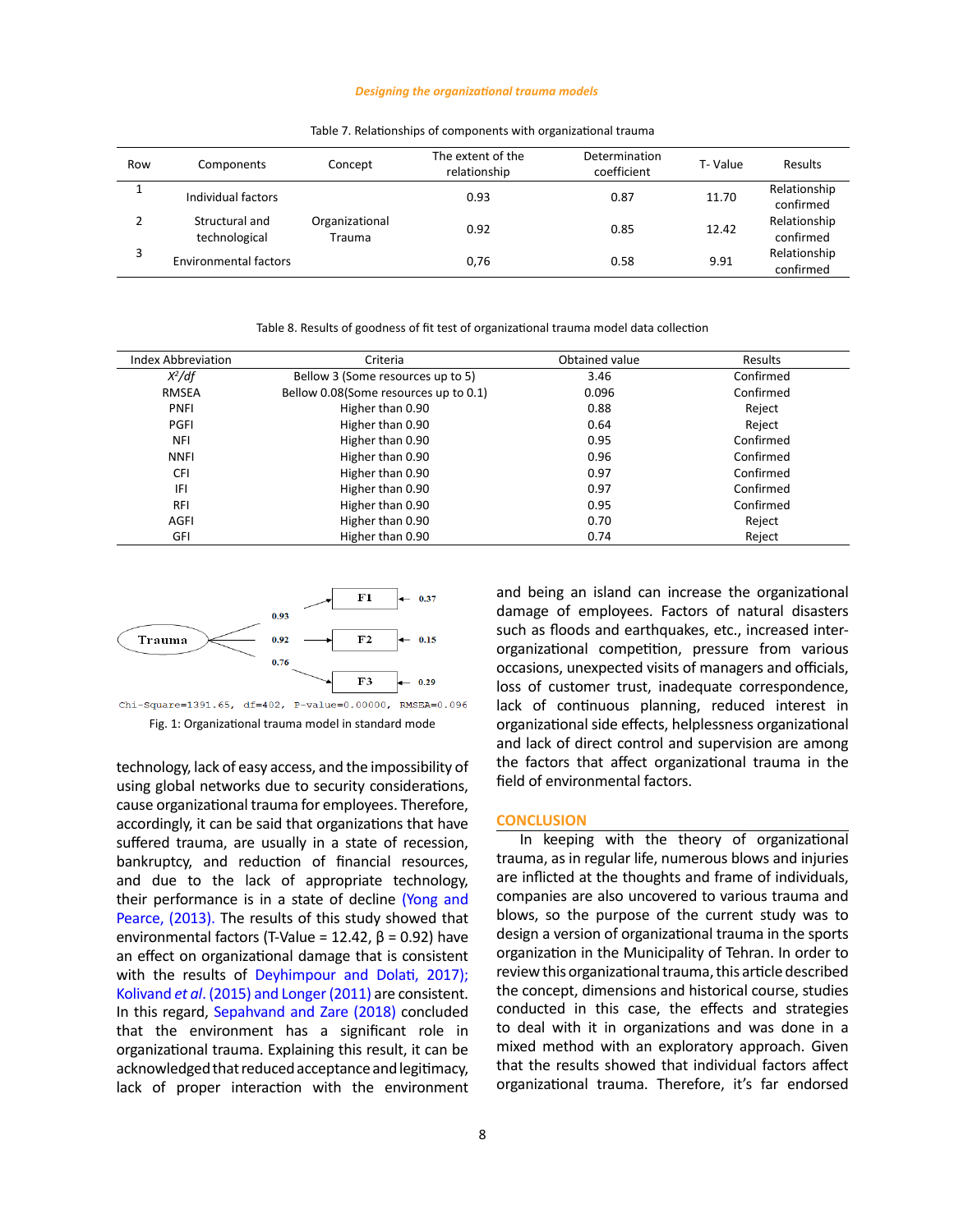that an unbiased unit or committee act for the sports activities experts and workforce to check and advise the specialists and workforce who've suffered psychological trauma. Also, meetings should be held for managers to identify and counsel with the employees individual issues, so as to prevent the spread of individual factors of organizational trauma. Given that the results showed that structural and technological factors affect organizational trauma, it is suggested that arrangements be made to apply the latest technology in the organization and determine the duties of individuals according to their knowledge and skills, as well as in-service training for sports experts and staff on the importance of the structure and technology of the sports organization. The Municipality of Tehran should provide an educational calendar, the organization will stabilize. Given that the results showed that environmental factors affect organizational trauma, it is suggested that the organizational position and years of service of employees should be considered and various environmental factors such as competitors, colleagues, and the economic and social conditions of society should be considered in pay calculation.

# **AUTHOR CONTRIBUTIONS**

A.A. Bayati performed the literature review, the experiments, analyzed and interpreted the data, and prepared the manuscript text. A. Khodayari performed the experimental design, compiled and interpreted the data, and manuscript edition S.N. Khalife helped in the research design and manuscript preparation and data correction

#### **ACKNOWLEDGEMENT**

This article is the result of a research conducted to obtain a doctoral degree that has been approved by the management department of the Islamic Azad University of Karaj in Iran. The professors and the director of the faculty of management of this university are also appreciated for their cooperation and guidance in this research.

## **CONFLICT OF INTEREST**

This article is the result of a research conducted to obtain a doctoral degree that has been approved by the management department of the Islamic Azad University of Karaj in Iran. The authors would like to appreciate all the professors and the director of the faculty of management for their cooperation and providing guidance regarding the current study.

## **OPEN ACCESS**

This article is licensed under a Creative Commons Attribution 4.0 International License, which permits use, sharing, adaptation, distribution and reproduction in any medium or format, as long as you give appropriate credit to the original author(s) and the source, provide a link to the Creative Commons license, and indicate if changes were made. The images or other third party material in this article are included in the article's Creative Commons license, unless indicated otherwise in a credit line to the material. If material is not included in the article's Creative Commons license and your intended use is not permitted by statutory regulation or exceeds the permitted use, you will need to obtain permission directly from the copyright holder. To view a copy of this license, visit: [http://creativecommons.](http://creativecommons.org/licenses/by/4.0/) [org/licenses/by/4.0/](http://creativecommons.org/licenses/by/4.0/)

## **PUBLISHER'S NOTE**

Tehran Urban Planning and Research Center remains neutral with regard to jurisdictional claims in published maps and institutional affiliations.

#### **LIST OF ABBREVIATIONS**

| AGFI        | Adjusted Goodness-of-Fit Index           |
|-------------|------------------------------------------|
| CFI         | Comparative Fit Index                    |
| GFI         | Goodness-of-Fit                          |
| IFI         | Index Instrumentation Facility Interface |
| NFI         | Normed Fit Index                         |
| <b>NNFI</b> | Parsimony Normed Fit Index               |
| PGFI        | Parsimony Goodness-of-Fit Index          |
| RMSEA       | Root Mean Square Error of Approximation  |
|             | Chi square / Degrees of Freedom Ratio    |

## **REFERENCES**

- [Bloom, S.L; Farragher, B., \(2013\). Restoring sanctuary: A new](https://books.google.com/books?hl=en&lr=&id=QLq1-mmzdpEC&oi=fnd&pg=PP1&dq=It+is+believed+that+closing+the+border+between+the+organization+and+the+environment,+focusing+on+internal+relationships,+the+prevalence+of+stress+and+anxiety+in+the+organization,+reducing+organizational+identity,+depression,+fear,+and+anger+in+the+pillars,&ots=0hsoupM01i&sig=btXzdCIFhl3JOCp5vbr5YE3HR34) [operating system for trauma-informed systems of care. Oxford](https://books.google.com/books?hl=en&lr=&id=QLq1-mmzdpEC&oi=fnd&pg=PP1&dq=It+is+believed+that+closing+the+border+between+the+organization+and+the+environment,+focusing+on+internal+relationships,+the+prevalence+of+stress+and+anxiety+in+the+organization,+reducing+organizational+identity,+depression,+fear,+and+anger+in+the+pillars,&ots=0hsoupM01i&sig=btXzdCIFhl3JOCp5vbr5YE3HR34) [University Press.](https://books.google.com/books?hl=en&lr=&id=QLq1-mmzdpEC&oi=fnd&pg=PP1&dq=It+is+believed+that+closing+the+border+between+the+organization+and+the+environment,+focusing+on+internal+relationships,+the+prevalence+of+stress+and+anxiety+in+the+organization,+reducing+organizational+identity,+depression,+fear,+and+anger+in+the+pillars,&ots=0hsoupM01i&sig=btXzdCIFhl3JOCp5vbr5YE3HR34)
- [Cameron, K.; Dutton, J. eds., \(2003\). Positive organizational](https://books.google.com/books?hl=en&lr=&id=cumQYLiKCCcC&oi=fnd&pg=PR9&dq=However,+organizational+trauma+is+a+prevalent+phenomenon+today,+and+one+of+the+emerging+topics+in+the+field+of+organization+and+management+is++organizational+trauma+theory.&ots=U4da8EWI5_&sig=wTeyUtrbjwlVypg1vnC26iKJsKM) [scholarship: Foundations of a new discipline. Berrett-Koehler](https://books.google.com/books?hl=en&lr=&id=cumQYLiKCCcC&oi=fnd&pg=PR9&dq=However,+organizational+trauma+is+a+prevalent+phenomenon+today,+and+one+of+the+emerging+topics+in+the+field+of+organization+and+management+is++organizational+trauma+theory.&ots=U4da8EWI5_&sig=wTeyUtrbjwlVypg1vnC26iKJsKM) [Publishers.](https://books.google.com/books?hl=en&lr=&id=cumQYLiKCCcC&oi=fnd&pg=PR9&dq=However,+organizational+trauma+is+a+prevalent+phenomenon+today,+and+one+of+the+emerging+topics+in+the+field+of+organization+and+management+is++organizational+trauma+theory.&ots=U4da8EWI5_&sig=wTeyUtrbjwlVypg1vnC26iKJsKM)
- [Deyhimpour, M.; Dolati, H., \(2018\). The effect of factors causing](http://ensani.ir/fa/article/381852/%D8%AA%D8%A3%D8%AB%DB%8C%D8%B1-%D8%B9%D9%88%D8%A7%D9%85%D9%84-%D8%A7%DB%8C%D8%AC%D8%A7%D8%AF%DA%A9%D9%86%D9%86%D8%AF%D9%87-%D8%AA%D8%B1%D9%88%D9%85%D8%A7%DB%8C-%D8%B3%D8%A7%D8%B2%D9%85%D8%A7%D9%86%DB%8C-%D8%A8%D8%B1%D9%85%DB%8C%D8%B2%D8%A7%D9%86-%D8%AA%D8%B1%DA%A9-%D8%AE%D8%AF%D9%85%D8%AA-%DA%A9%D8%A7%D8%B1%DA%A9%D9%86%D8%A7%D9%86-%D9%86%D8%B8%D8%A7%D9%85%DB%8C) [organizational trauma on the rate of military service leave. Q. J.](http://ensani.ir/fa/article/381852/%D8%AA%D8%A3%D8%AB%DB%8C%D8%B1-%D8%B9%D9%88%D8%A7%D9%85%D9%84-%D8%A7%DB%8C%D8%AC%D8%A7%D8%AF%DA%A9%D9%86%D9%86%D8%AF%D9%87-%D8%AA%D8%B1%D9%88%D9%85%D8%A7%DB%8C-%D8%B3%D8%A7%D8%B2%D9%85%D8%A7%D9%86%DB%8C-%D8%A8%D8%B1%D9%85%DB%8C%D8%B2%D8%A7%D9%86-%D8%AA%D8%B1%DA%A9-%D8%AE%D8%AF%D9%85%D8%AA-%DA%A9%D8%A7%D8%B1%DA%A9%D9%86%D8%A7%D9%86-%D9%86%D8%B8%D8%A7%D9%85%DB%8C) [Hum. Resour. Manage. Res., Imam Hossein University. 9\(4\): 81-](http://ensani.ir/fa/article/381852/%D8%AA%D8%A3%D8%AB%DB%8C%D8%B1-%D8%B9%D9%88%D8%A7%D9%85%D9%84-%D8%A7%DB%8C%D8%AC%D8%A7%D8%AF%DA%A9%D9%86%D9%86%D8%AF%D9%87-%D8%AA%D8%B1%D9%88%D9%85%D8%A7%DB%8C-%D8%B3%D8%A7%D8%B2%D9%85%D8%A7%D9%86%DB%8C-%D8%A8%D8%B1%D9%85%DB%8C%D8%B2%D8%A7%D9%86-%D8%AA%D8%B1%DA%A9-%D8%AE%D8%AF%D9%85%D8%AA-%DA%A9%D8%A7%D8%B1%DA%A9%D9%86%D8%A7%D9%86-%D9%86%D8%B8%D8%A7%D9%85%DB%8C) 106 (**26 pages**[\). \(In Persian\)](http://ensani.ir/fa/article/381852/%D8%AA%D8%A3%D8%AB%DB%8C%D8%B1-%D8%B9%D9%88%D8%A7%D9%85%D9%84-%D8%A7%DB%8C%D8%AC%D8%A7%D8%AF%DA%A9%D9%86%D9%86%D8%AF%D9%87-%D8%AA%D8%B1%D9%88%D9%85%D8%A7%DB%8C-%D8%B3%D8%A7%D8%B2%D9%85%D8%A7%D9%86%DB%8C-%D8%A8%D8%B1%D9%85%DB%8C%D8%B2%D8%A7%D9%86-%D8%AA%D8%B1%DA%A9-%D8%AE%D8%AF%D9%85%D8%AA-%DA%A9%D8%A7%D8%B1%DA%A9%D9%86%D8%A7%D9%86-%D9%86%D8%B8%D8%A7%D9%85%DB%8C)
- [Ebrahimi, S.A.; Baki Hashemi, S.M.M., \(2019\). Individual](https://journal.gums.ac.ir/browse.php?a_id=1759&sid=1&slc_lang=en) [consequences of an organizational trauma in a health care](https://journal.gums.ac.ir/browse.php?a_id=1759&sid=1&slc_lang=en) [provider unit. J. Guilan Uni. Med. Sci., 27\(108\): 11-24 \(](https://journal.gums.ac.ir/browse.php?a_id=1759&sid=1&slc_lang=en)**14 pages**).
- [Field, A., \(2009\). Discovering Statistics using SPSS. London: SAGE.](https://www.scirp.org/(S(351jmbntvnsjt1aadkposzje))/reference/ReferencesPapers.aspx?ReferenceID=1866193)
- [Forbes D.; Lewis V., Varker, T.; Phelps, A.; O'Donnel, M.; Wade](https://guilfordjournals.com/doi/abs/10.1521/psyc.2011.74.3.224) [D.J.; Ruzek J.I.; Watson, P.; Bryant R.A.; Creamer, M., \(2011\).](https://guilfordjournals.com/doi/abs/10.1521/psyc.2011.74.3.224) [Psychological first aid following trauma: Implementation and](https://guilfordjournals.com/doi/abs/10.1521/psyc.2011.74.3.224)